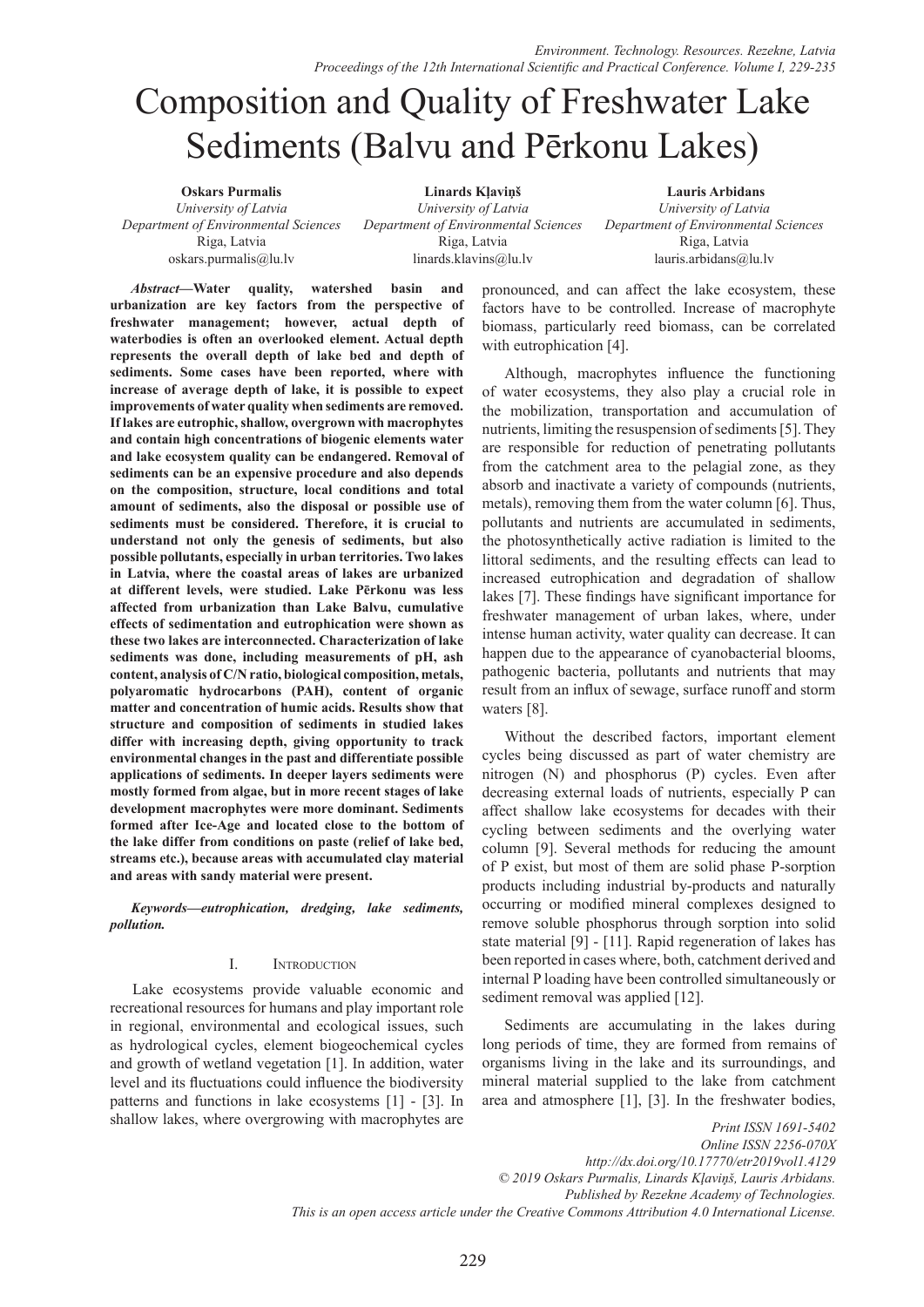sediments (sapropel, gyttja) are formed from aquatic plants, plankton and benthic organisms which are transformed by bacteria, and mixed with mineral components from atmosphere deposition [3]. Sediment types are often classified by their physical features or chemical composition, however, anthropogenic events can have considerable impact on these factors [1]. Excavated sediments have potential for different applications giving opportunity to restore lake environment by applying sediment removal methods [13].

Although accelerated eutrophication and requirements of the Water Framework Directive impose searching for effective restoration methods [11], sediment removal is not used frequently [14], [15] due to the different quality of sediments [16] and environmental risks which include influencing and destroying water ecosystem in the particular area [5]. Nevertheless, the applied recultivation actions have been studied and show different success rates and activity costs, most of the studies show necessity to continue activities for several years [11]. Excavation of sediments is believed to change or significantly affects the ecosystem, however, it is believed, that in the studied lakes it can lead to rapid regeneration of natural ecosystem with increased water quality, without the use of chemicals or solid phase sorption products [9] - [10].

Before removal of sediments, it is crucial to understand not only the genesis of sediments, but also contamination with possible pollutants, especially in urban territories. The aim of the following work is to characterize lake sediments of two lakes in Latvia with accumulated sediments, which are affected by anthropogenic influence.

#### II. Materials and methods

Balvu Lake "Fig. 1" is located in NE Latvia with area –  $1.68 \text{ km}^2$  and average depth –  $2.2 \text{m}$  (max -  $3.9 \text{ m}$ m) and catchment area – 248 km<sup>2</sup>. Pērkonu Lake is located in NE Latvia with area  $-2.28 \text{ km}^2$  and average depth – 1.3m (max - 3.0 m) and water from Pērkonu is flowing to Lake Balvu. They have Pleistocene glacial origin, they are connected and outflowing, indicating strong sedimentation rates in the particular watershed basin. This phenomenon is pronounced in Pērkonu Lake, which is the first waterbody with decreased water flow, and therefore with accelerated sedimentation. The lowest water depth was detected in Pērkonu Lake close to Lake Balvu due to human actions (dredging) in river (Bolupe River) hydrological cycle in the 60-ies of last century, water level of studied exoreic lakes was decreased by 1.5 m, accelerating growth of macrophytes and decreasing overall water quality. Visual characterization and analysis shows that in central part – small extension of Lake Pērkonu is the main area, where sediment removal can be applied with expected sapropel amount - 0.88 million m<sup>3</sup>. This area is approximately  $-0.32 \text{ km}^2$  with average water depth below 1 m and max depth 1.4 m.



Fig. 1. Location of sediment sampling sites (1-5) in Balvu and Pērkonu Lakes.

Sampling of sediment cores was performed in the central part of the lakes and in coastal area. Full characterisation of samples from the central part of the lake was done, sample cores from the coastal area were used to obtain overall depth of lake sediment as well as and their genesis. Analysis of texture, elemental (C, N, P) and moisture content, presence of pollutants (metals, polyaromatic hydrocarbons, polychlorinated biphenyls), loss of ignition (LOI) and pH were determined. Sediments also called sapropel, gyttja was covering mineral soil layer which was mostly sand, gravel and rarely glacial till. Coring of sediments was done using a sediment sampler equipped with a  $1.0$  m long ( $d=5$  cm) tube. Every sample was put into a non-transparent airtight plastic bucket with a lid and stored at constant temperature  $(+4 \degree C)$  to achieve *in situ* conditions during the storage.

Loss of ignition (LOI) method was applied for sediment analysis in order to estimate the moisture level and content of organic matter, carbonates and mineral matter in the sediments [17]. Moisture of sediments was determined after drying samples at 105°C in drying oven (Gallenkamp "Plus 2"). Content of organic and carbonate matter was analysed by incinerating the samples sequentially at 550°C for 4 h and at 900°C for 2 h.

Total carbon and nitrogen concentration was determined using a CN elemental analyzer Eurovector EA3000 Series. Sediment pH was determined in 1 M KCl solution with HANNA Instruments HI2210 pH Meter.

Phosphorus determination in lake sediments. Sediments were dried at 105℃ before digestion. Approximately 500 mg of sample was weighed in a Teflon capsule and 9 mL of concentrated  $HNO<sub>3</sub>$  and 1 mL of 30%  $H_2O_2$  was added to the sample. The capsule was sealed and placed in a microwave oven (Milestone Ethos Easy) and was digested at 200℃ and 49 bar pressure for 15 minutes. After digestion the sample was filtered through a filter paper, diluted up to 50 mL with distilled water and phosphorus concentration was determined with ICP-OES (Thermo Scientific iCAP 7000 series).

Analysis of metal content in sediments. Approximately 1.0 g of dried sediment sample was weighed in a pressure durable teflon capsule and 25 mL of concentrated  $HNO<sub>3</sub>$  (Enola) and 5 mL of 30%  $H<sub>2</sub>O<sub>2</sub>$  (Sigma-Aldrich)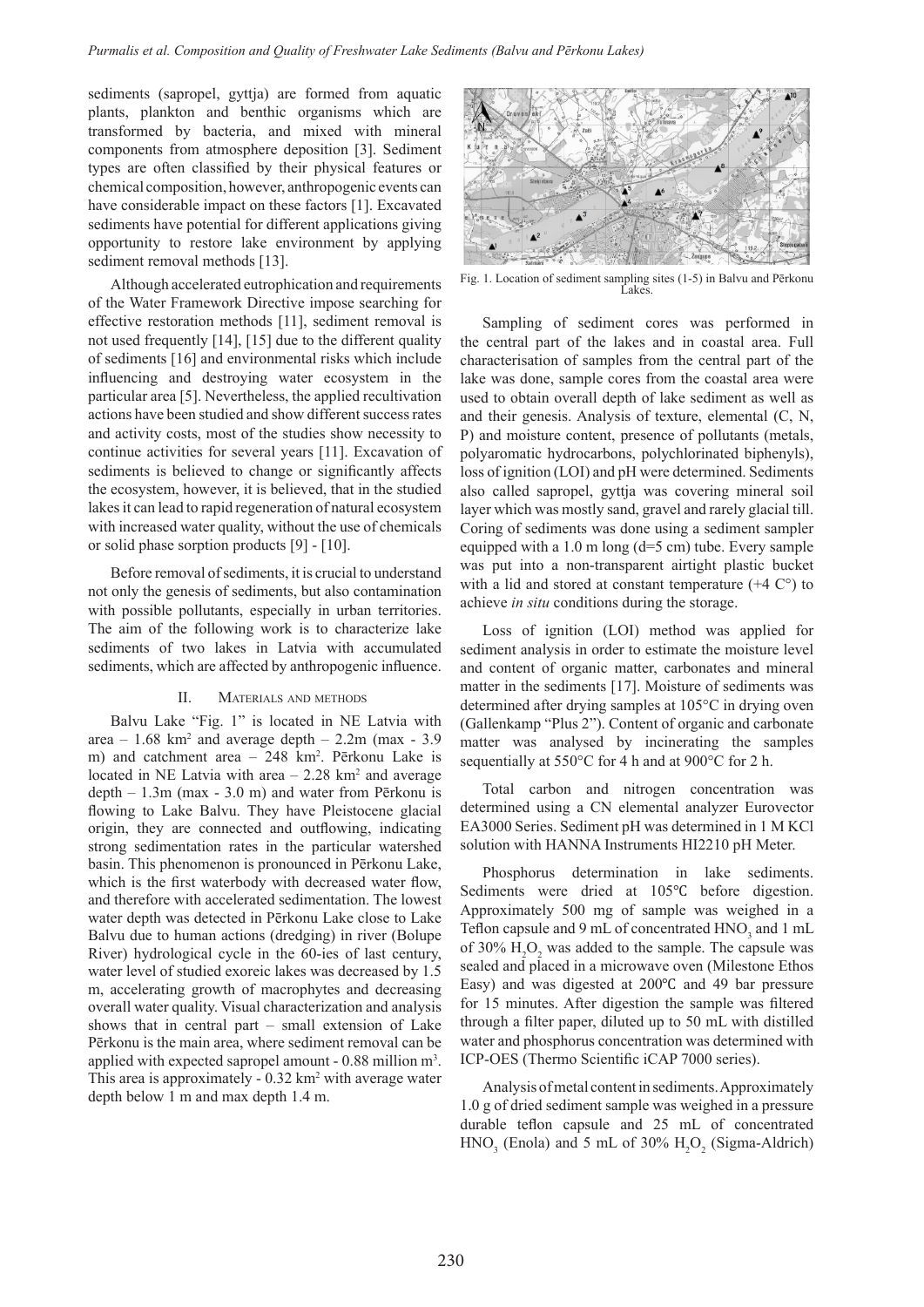was added to the capsule. Samples were digested in a microwave extraction unit (Milestone ETHOS EASY) at 200°C, 49 bar pressure for 20 minutes. A blank was made in each series of digestion. After digestion samples were cooled, filtered through a filter paper and diluted to 50 mL with distilled  $H_2O$ . Samples were then analysed with inductively coupled plasma spectrometer (ICP-OES) with optical detection (Thermo Scientific iCAP 7000 series).

Analysis of organic pollutants (PAH, PCB, hydrocarbons). For the measurement of total hydrocarbons, fractions of hydrocarbons as well as PAH, samples were extracted in double distilled hexane and analysed using gas-chromatography/mass spectrometry (Shimadzu GC-2010 Plus). The method used for extracting the PCBs from sediments was modified from the US EPA Method [18]. Sediment (30 g) (analysis done in triplicate) was extracted for 8 h using the Soxhlet extraction unit with  $200$  ml (1:1) of *n*-hexane-CH<sub>2</sub>Cl<sub>2</sub>. Prepared extracts were analysed with gas-chromatograph (Shimadzu GC-2010 Plus). The sediment extracts were evaporated under a flow of nitrogen so that the dry residue corresponds to 20 mg. The dry residue of extract was dissolved in in pyridine (1500 µL, Sigma-Aldrich). GC-MS analysis was performed using GC-2010 plus (Shimadzu, Japan). The column used was Restek Rxi®-5MS (30 m × 0.25 mm  $\times$  0.25 µm; Crossbond ® 5% diphenyl + 95% dimethyl polysiloxane, Restek USA) with working temperature range 40 to 350 °C. He (Helium) was used as carrier gas with a total flow rate of 10.8 mL min-1 and column flow rate of 0.71 mL min-1flow rate. The split ratio was 1:10 and injection temperature 290° C. The temperature programme used was: oven temperature 200 °C (2 min) increased to 250  $\degree$ C at the rate of 30  $\degree$ C min<sup>-1</sup> and held for 7 min then increased to 310  $\degree$ C at the rate of 10  $\degree$ C min<sup>-1</sup> and kept for 14 min. Injection of 1.0  $\mu$ L sample was performed using an autosampler. Identification and quantification of the compounds was done using the retention time (RT) of authentic standards, data acquisition and processing was done using Shimadzu LabSolutions 4.30 software.

Analysis of content of humic substances. The humic substances were extracted from lake sediments (10g) with 50 ml 2% NaOH solution and shaking for 24h. Then samples were purified using the procedures recommended by the International Humic Substances Society (IHSS) [19].

## III. Results and discussion

Studied lakes are connected and they are part of Bolupe River watershed basin (total area - 936 km<sup>2</sup>). Water, nutrients, organic matter and suspended material are carried from eastern part of Latvia and lakes can be as archives for sediments and their fluxes. In this area  $\sim$  40 % of land is used in agriculture and  $\sim$  10 % are occupied by bogs and wetlands [20]. In Balvi municipality 65.6 % of agricultural lands are with installed drainage system. Land use and changes with drainage system due dredging of Bolupe River lead to decrease of water level in lakes by 1.5 m, thus eutrophication increased [20]. One eutrophication parameters is macrophytes [4] and

they cover only 15% of Lake Balvu, while Lake Pērkonu coverage reaches 50 %. In coastal area of Lake Pērkonu are indications of formation of wetlands (bogs and marshes). These changes are more visible in the central part of lakes, especially in small extension of Lake Pērkonu, where coverage of macrophytes exceeds 50% and average lake depth was less than 1 m, which depends on season. In this particular area in Lake Pērkonu depth of lake sediments ranges from 0.5 m to 8 m, therefore after removal of sediments the average depth could be significantly increased in this part of the lake and the occupation with macrophytes decreased. In result, water flowing into the Lake Balvu probably would have lower temperature and would be carrying less suspended material.

Dredging is one of methods that has been used for lake restoration, and removing the contaminated sediment from the lake bed. Dredging reduces the internal loading of nutrients by removing the upper sediment layer. This process has been successfully applied on peat lake sediments in the Netherlands [14]. It has also been successfully used in Sweden, with lakes showing reduced cyanobacteria biomass in the years following sediment removal [15]. There can be side effects for sediment removal such as: changes in sediment stability and impacting neighbour sediment structures, significant impacts on water quality (by releasing organic matter and nutrients), disturbed ecosystems by removing and killing organisms which can play an important role at the base of aquatic food chains [21]. If the sediments are polluted, toxic chemicals such as heavy metals and other pollutants can release back into the water. In addition to changes of water flow, also impact to the fish fauna can be observed, in deeper lakes the area is more accessible to larger predators, not only small fish [22].

In Lake Balvu high biomass of cyanobacteria (algae blooms) can be observed, while Lake Pērkonu suffers from stress caused by decreased oxygen concentrations in winter period. The extension of Lake Pērkonu has no significant role in fishery, because of lack of healthy benthic fauna. On one hand, excavation could change the ecosystem of these lakes (or part where applied), but on the other hand, as open lakes they can be more resilient to changes of ecosystem after sediment removal [23]. Moreover the actual excavation and changes of ecosystem can reach only 14 % from total area of Lake Pērkonu if applied only on particular extension of lake.

TABLE I. Elemental composition and their relations of sediment cover in Balvu and Perkonu Lakes

| Sam-<br>pl-ing<br>point No. | $\frac{N}{\%}$ | $C, \%$ | $\frac{P}{kg}$ | C/N   | C: N:P   |
|-----------------------------|----------------|---------|----------------|-------|----------|
|                             | 1.08           | 18.54   | 0.99           | 17.17 | 187:11:1 |
| 2                           | 1.20           | 18.70   | 1.21           | 15.58 | 155:10:1 |
| 3                           | 1.43           | 23.74   | 0.96           | 16.60 | 247:15:1 |
| 4                           | 0.59           | 8.45    | 0.90           | 14.32 | 94:7:1   |
| 5                           | 0.91           | 12.40   | 1.29           | 13.63 | 96:7:1   |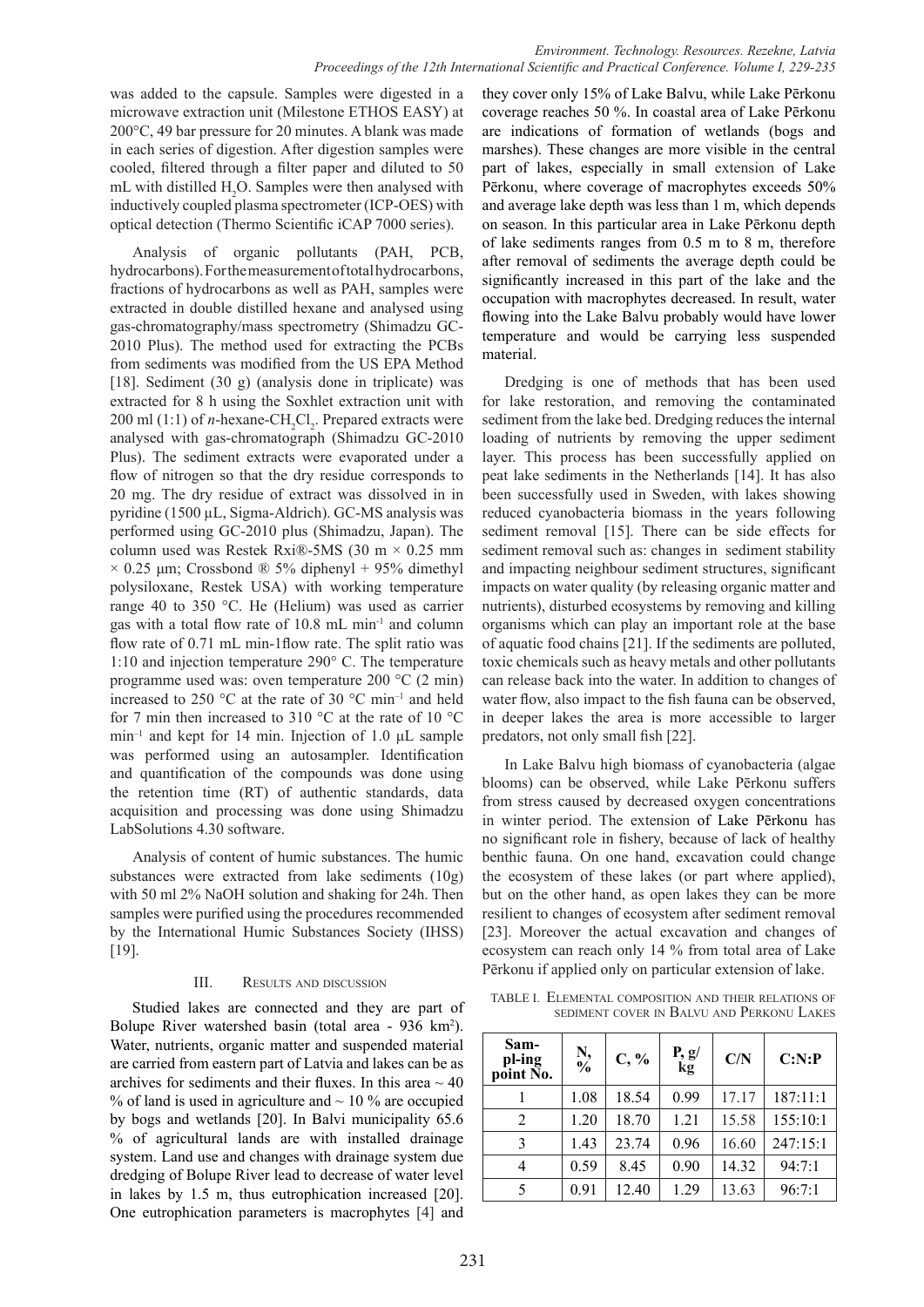Described benefits of sediment removal on Lake Pērkonu and possible improvements of lake ecosystem shows importance of sediment characterization before activities connected with accumulated sediments. Texture of sediment profiles was homogenous and similar with relatively minor differences compared to the max depth of sample cores. With increasing depth the content of organic matter in sediments increased from 19.09 % to 73.60 %. These changes indicate presence of humification processes in sediments [24], water flow through lakes, and anthropogenic impact which affected sedimentation rates. Deepest parts of the lake bed in past were with more stagnant water regime, therefore with higher sedimentation rates (especially small, suspended particles) could be observed. Upper layers indicate impact of human actions in watershed basin and in coastal area with significantly increased ash content and proportion of allochthonous material (Table 2). For example, if C/N ratio (Table 1) 6 - 9 corresponds to plankton, then C/N ratios 15 – 20 corresponds to terrestrial vascular plants and their derivates in sediments and about 39.4 for macrophyte materials [25]. In surface waters N:P ratio is well characterized [26], [27] and indicating increased loads of phosphorus in studied lakes and their sediments, therefore accelerating eutrophication of lakes and P ability to resolve from sediments in anoxic conditions [26].

TABLE II. Content of organic matter, ash and moisture in sediments of Balvu and Pērkonu Lakes

| Sam-<br>pl-ing<br>point<br>N <sub>0</sub> . | Depth,<br>cm | Mois-ture,<br>$\frac{1}{2}$ | Ash,<br>$\frac{0}{0}$ | Organic<br>matter,<br>$\frac{0}{0}$ |
|---------------------------------------------|--------------|-----------------------------|-----------------------|-------------------------------------|
|                                             | $0 - 10$     | 84.37                       | 70.66                 | 29.33                               |
| 1                                           | 90-100       | 89.64                       | 53.16                 | 46.84                               |
|                                             | 190-200      | 90.32                       | 44.01                 | 55.99                               |
|                                             | $10-20$      | 86.95                       | 66.41                 | 33.59                               |
| $\overline{2}$                              | $110 - 130$  | 89.86                       | 48.19                 | 51.80                               |
|                                             | 280-290      | 91.43                       | 48.57                 | 51.43                               |
|                                             | 350-360      | 90.46                       | 34.16                 | 65.84                               |
|                                             | $10 - 30$    | 84.32                       | 57.49                 | 42.51                               |
|                                             | 220-230      | 91.03                       | 41.64                 | 58.36                               |
| 3                                           | 360-360      | 91.65                       | 39.07                 | 60.93                               |
|                                             | 440-450      | 91.68                       | 41.07                 | 58.93                               |
|                                             | 590-600      | 91.15                       | 39.15                 | 60.85                               |
|                                             | 700-710      | 91.90                       | 26.40                 | 73.60                               |
|                                             | $10 - 20$    | 75.68                       | 80.91                 | 19.09                               |
|                                             | 120-130      | 86.35                       | 60.64                 | 39.36                               |
| $\overline{4}$                              | 250-260      | 81.05                       | 68.73                 | 31.27                               |
|                                             | 400-410      | 72.46                       | 83.39                 | 16.61                               |
|                                             | 420-430      | 28.44                       | 91.22                 | 0.78                                |

|   | $10-30$     | 85.50 | 73.93 | 26.07 |
|---|-------------|-------|-------|-------|
| 5 | $140 - 150$ | 89.22 | 57.00 | 43.00 |
|   | 270-280     | 88.42 | 55.50 | 44.50 |
|   | 350-360     | 88.33 | 49.15 | 50.85 |

High C:N:P ratio (102-202:6-16:1) is typically associated with agricultural runoff [28], [29], which also can be observed in studied lakes, which can be affected by their location in hydrological cycle and catchment area (Table 1). The upper part of sediments from Lake Balvu significantly differs from Lake Pērkonu based on their C:N:P ratios demonstrating influence of allochthonous material sources in last decades in Lake Pērkonu. These differences support described hypothesis of sediment removal in the extension of Lake Pērkonu, because increased eutrophication can lead to changes of Lake Balvu.

TABLE III. Content of humic acids, carbonates and pH in sediments of Balvu and Perkonu **LAKES** 

| Sam-<br>pl-ing<br>point<br>No. | Depth,<br>cm | pH   | $Car-$<br>bon-ates.<br>$\frac{0}{0}$ | Content<br>of humic<br>acids, mg/g |
|--------------------------------|--------------|------|--------------------------------------|------------------------------------|
|                                | $0 - 10$     | 6.72 | 2.55                                 | 256.64                             |
| $\mathbf{1}$                   | 90-100       | 7.07 | 2.34                                 | 427.02                             |
|                                | 190-200      | 6.97 | 3.12                                 | 358.15                             |
|                                | $10 - 20$    | 6.89 | 2.60                                 | n.a.                               |
|                                | 110-130      | 7.25 | 3.09                                 | n.a.                               |
| 2                              | 280-290      | 6.82 | 3.12                                 | n.a.                               |
|                                | 350-360      | 6.88 | 4.34                                 | n.a.                               |
|                                | $10 - 30$    | 6.30 | 2.96                                 | 278.35                             |
|                                | 220-230      | 7.0  | 2.78                                 | 451.97                             |
| 3                              | 360-360      | 6.59 | 2.45                                 | 385.43                             |
|                                | 440-450      | 6.80 | 2.85                                 | 413.90                             |
|                                | 590-600      | 6.81 | 3.84                                 | 425.78                             |
|                                | 700-710      | 6.71 | 4.40                                 | 495.87                             |
|                                | $10 - 20$    | 6.58 | 2.04                                 | n.a.                               |
|                                | 120-130      | 6.82 | 2.05                                 | n.a.                               |
| $\overline{4}$                 | 250-260      | 6.98 | 2.50                                 | n.a.                               |
|                                | 400-410      | 7.96 | 3.71                                 | n.a.                               |
|                                | 420-430      | 7.07 | 0.33                                 | n.a.                               |
|                                | $10 - 30$    | 6.7  | 3.14                                 | 291.11                             |
| 5                              | 140-150      | 6.89 | 3.28                                 | 673.02                             |
|                                | 270-280      | 7.09 | 3.90                                 | 347.72                             |
|                                | 350-360      | 6.98 | 3.86                                 | 254.90                             |

n.a. – concentration not analysed.

Analysis of biological composition of sediments demonstrate, previously described factors about sedimentation, eutrophication, overgrowing with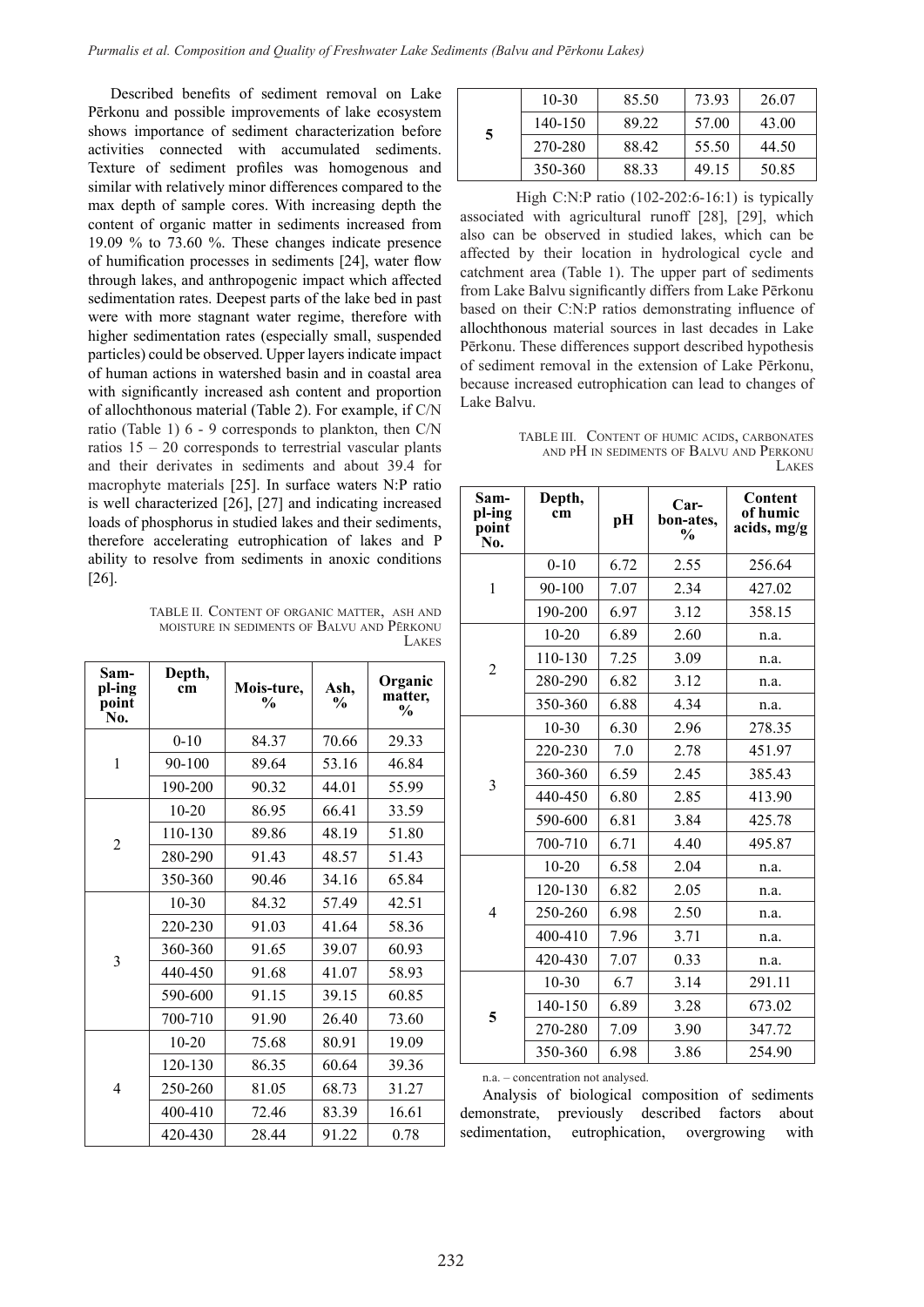macrophytes and formation of wetlands in coastal area. Early lake ecosystem can be described by the presence of organic matter in the bottom layers which is mainly formed from blue-green algae, green algae, plants and water animals. Upper part of sediments shows large proportion of vascular plants and macrophytes (63-78%), diatoms (11-23%) and up to 21 % green algae. Small proportion of macrophytes by biological composition and C/N ratio are due to relatively high average depth (>2 m) in studied lakes, especially before decreasing of water level in lakes by 1.5 m. In the middle part of sediment profiles in all studied lakes were found biological composition that corresponds to fen peat. There are several factors influencing this pattern, and one of them could be presence of organic material form coastal area and catchment area. Other aspect could the climatic events 4000 years BP, when the water level was extremely decreased, because of the cold and dry climate [30]. Content of humic substances (Table 3) did not show clear pattern in sediments of studied lakes due to different climatic conditions and biological composition of sediments as well as their different accumulation rates and humification. It can be influenced by different rates of humification [31], [32], available material amount, sources included in those reactions and possible washing out of humic substances due to run-off hydrological regime [30]. Presence of water flow and streams in lakes in past can be determined in bottom part of sediments schistous texture of sediments is present (sand, gravel, clay), which is not detected in all sampling, indicating areas with more intense water flowrates in the past.

TABLE IV. Total hydrocarbons, polycyclic aromatic hydrocarbon (PAH) and polychlorinated biphenyls (PCB) in sediments of Balvu and Perkonu Lakes. Units represent mg OR MG OF SUBSTANCES FOUND IN KG OF SEDIMENT

| Sam-<br>pling<br>No. | Depth,<br>cm | <b>Total</b><br>hydro-<br>car-<br>bons,<br>mg/kg | Poly-<br>cyclic<br>aromatic<br>hydro-<br>carbons,<br>$\mu$ g/kg | Poly-<br>chlori-<br>nated<br>biphe-<br>$ny\bar{ls}, \mu g/$<br>kg |
|----------------------|--------------|--------------------------------------------------|-----------------------------------------------------------------|-------------------------------------------------------------------|
| 1                    | $0 - 10$     | 63                                               | 136                                                             | 3.2                                                               |
|                      | 100-110      | 123                                              | 41.5                                                            | n.a.                                                              |
| $\overline{2}$       | $10 - 20$    | 94                                               | 226                                                             | 10.3                                                              |
|                      | 110-130      | 97                                               | 100                                                             | n.a.                                                              |
| 3                    | $10-30$      | 65                                               | 631                                                             | 15.1                                                              |
|                      | 200-220      | 43                                               | 112                                                             | n.a.                                                              |
| 4                    | $10 - 30$    | 14                                               | 1278                                                            | 1.6                                                               |
|                      | 120-140      | 28                                               | 131                                                             | n.a.                                                              |
| 5                    | $10 - 30$    | 56                                               | 633                                                             | < 0.5                                                             |
|                      | 130-150      | 31                                               | 65                                                              | n.a.                                                              |

n.a. – concentration not analysed.

The studied lakes are surrounded by urban territories and with surface runoff typical pollutants from there can be detected. Therefore presence of heavy metals, total amount of oil including polycyclic aromatic hydrocarbons (PAHs) and polychlorinated biphenyls (PCBs) were analyzed. Analysis of sediments show that total amount of oil products does not exceed concentrations found in natural conditions [33]. PCB's are directly correlated to human activities, the main sources of PCBs emissions into the environment can be divided into 5 groups: 1) production of PCBs and products (equipment) containing PCBs; 2) use of products containing PCBs; 3) utilization of PCBs and materials containing PCBs; 4) emission from reservoirs polluted by PCBs; 5) thermal processes [34]. PCBs were analysed in 5 samples of the upper sediment (Table 4). Although individual compounds of PCB's such as PCB-52 (points 1-3) and PCB-28 (points 2-3) have exceed minimal reqs  $(1 \mu g/kg)$ , these sediments could not be classified as polluted. As described above, possible sources of PCBs in lakes can be emissions from fuels combustion, transportation and urban runoff, in this case especially from road and streets pavement [35] – [37] and landfills [38] in the catchment area of studied lakes. PAH's in studied sites show different pattern than PCBs. Elevated concentrations of PAHs were found in Lake Balvi in comparison to Lake Pēkonu, where the coastal area is less urbanized. Concentration of PAH's are elevated only in upper sediment layer due to their nature [39] and low solubility in water [33]. Increased PAH concentrations in Lake Balvi were not reaching hazardous levels, also the government set maximum concentrations were not exceeded (Table 4).

| TABLE V. CONTENT OF HEAVY METALS (MG/KG) IN SEDIMENTS |  |                            |
|-------------------------------------------------------|--|----------------------------|
|                                                       |  | OF BALVU AND PERKONU LAKES |

| Sam-<br>pl-ing<br>No. | Depth,<br>cm | Zn  | Cu   | Cr   | Ni   |
|-----------------------|--------------|-----|------|------|------|
| 1                     | $0 - 10$     | 165 | 18.1 | 18.0 | 19.5 |
|                       | 100-110      | 263 | 27.9 | 19.4 | 22.7 |
|                       | $10 - 20$    | 221 | 17.4 | 18.9 | 26.0 |
| $\overline{2}$        | 110-130      | 335 | 41.7 | 17.8 | 40.4 |
|                       | $10 - 30$    | 166 | 17.8 | 17.3 | 17.4 |
| 3                     | 200-220      | 271 | 36.5 | 18.6 | 25.3 |
|                       | 700-710      | 123 | 20.3 | 9.7  | 23.8 |
| 4                     | $10 - 30$    | 130 | 15.9 | 15.9 | 14.4 |
|                       | 120-140      | 201 | 19.4 | 17.0 | 17.6 |
| 5                     | $10 - 30$    | 202 | 25.6 | 23.1 | 22.3 |
|                       | 130-150      | 238 | 24.3 | 17.4 | 23.6 |
|                       | 350-360      | 169 | 41.8 | 30.3 | 34.6 |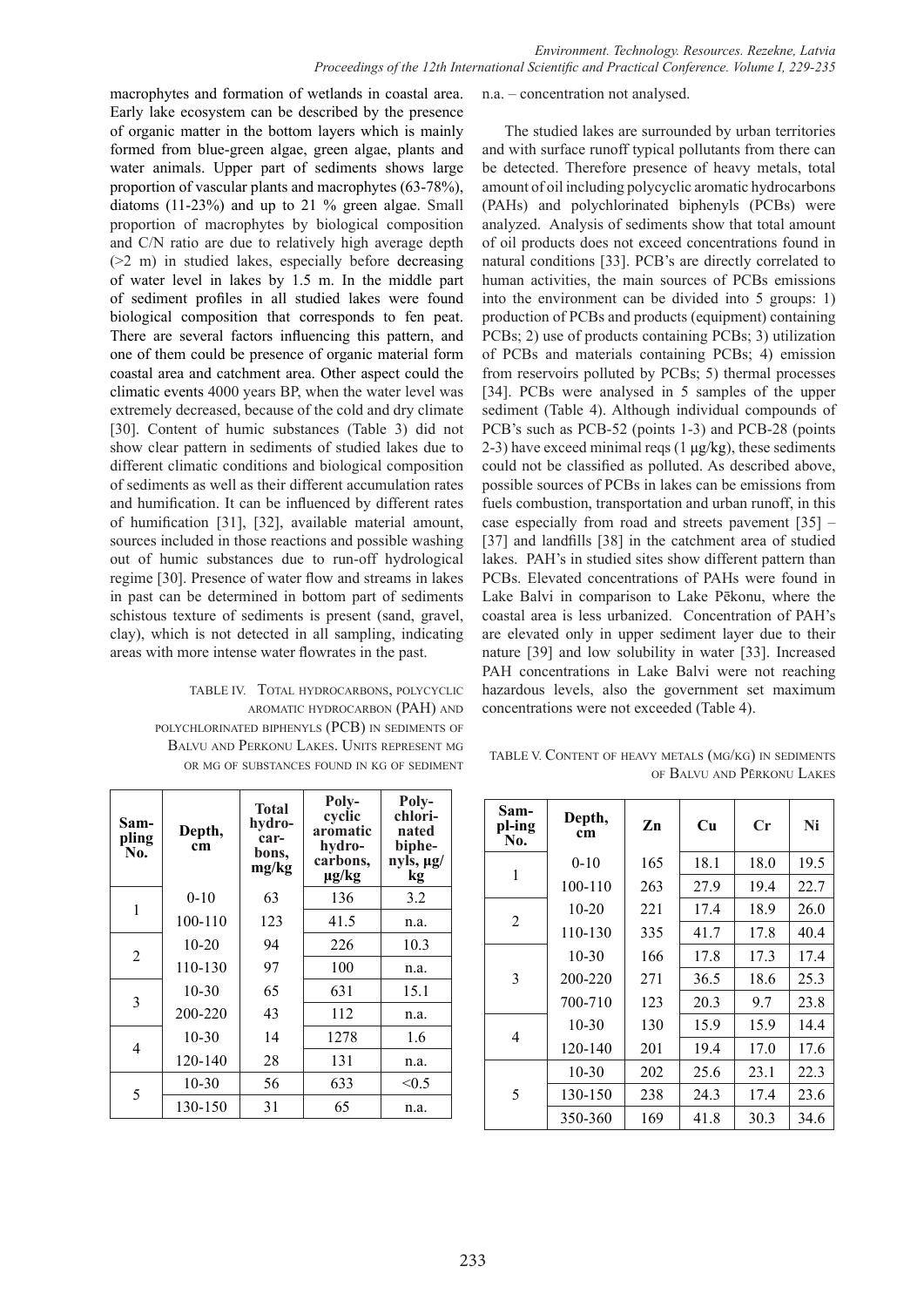| <b>TABLE VI.</b> | CONTENT OF HEAVY METALS (MG/KG) IN   |
|------------------|--------------------------------------|
|                  | SEDIMENTS OF BALVU AND PERKONU LAKES |

| Sam-<br>pl-ing<br>No. | Depth,<br>cm | Pb   | As    | C <sub>d</sub> |
|-----------------------|--------------|------|-------|----------------|
| 1                     | $0 - 10$     | 9.8  | 10.60 | 1.44           |
|                       | 100-110      | 2.7  | 9.67  | 1.80           |
|                       | $10-20$      | 8.0  | 14.50 | 2.27           |
| 2                     | 110-130      | 6.3  | 6.04  | 1.52           |
|                       | $10-30$      | 13.1 | 11.50 | 1.40           |
| 3                     | 200-220      | 6.7  | 9.60  | 1.92           |
|                       | 700-710      | 2.2  | 8.00  | 0.25           |
|                       | $10-30$      | 23.6 | 5.37  | 0.89           |
| 4                     | 120-140      | 2.4  | 8.73  | 0.97           |
| 5                     | $10-30$      | 35.4 | 14.90 | 1.46           |
|                       | 130-150      | 4.6  | 10.50 | 1.60           |
|                       | 350-360      | 4.1  | 8.60  | 0.21           |

Higher concentrations of heavy elements in sediments were detected in upper layer corresponding to possible anthropogenic impact and in deeper located sediments corresponding to metals carried with groundwater (Tables 5, 6). Sources of metals in sediments can include airborne sources, solid waste, sludges, soils and direct groundwater contamination [40]. Concentrations of metals in the studied lakes were comparable with other studies done in Latvia  $[41] - [43]$ . In comparison to other lakes with no or insignificant human impact, there are slightly elevated concentrations of Zn, Cd, and some cases – Ni. Zinc is one of the most mobile heavy metals in surface waters and groundwater and can be absorbed by sediments or suspended solids, including hydrous iron and manganese oxides, clay minerals, and organic matter. Most common cadmium sources can be the mining of sulphide ores of lead, zinc and copper and the disposal of cadmiumcontaining wastes. Sorption of Cd is influenced by the cation exchange capacity of clays, carbonate minerals, and organic matter present in sediments [40]. Concentrations of studied metals (Zn, Cu, Pb, Cr, Ni) in lake sediments are attributed to natural factors such as geochemical properties of bedrock and soil [26], but such metals as Pb, As, Cd shows presence of industrial activities (Table 6). As, Cd have no similar patterns or correlation with ash and organic matter content of sediments as other metals. For these metals sources are connected with anthropogenic impact, but for Pb sources can be mixed. Possible sources of these metals also can be atmospheric deposition [44], surface runoff from urban territories and landfills. The bottom layers showed lower ash content, which can be attributed to lack of anthropogenic influence (Table 2).

# IV. CONCLUSIONS

Water quality, watershed basin and urbanization of coastal area are key factors from the perspective of freshwater management; however, studied lakes show presence of human impact. Studied lakes show indications of eutrophication which is an ongoing process. Therefore, without using the offered ecosystem services it is also important to apply available knowledge and technologies to reduce human impact on lakes and catchment area, or even reconstruct the environment. Reducing the loads of nutrients in lakes is important, another aspect, due to possible climate changes and influenced hydrological regime, is keeping stable water level in the studied lakes. There are no options to raise water levels to the levels seen before dredging of River Bolupe, in addition the biomass production in these eutrophic lakes lead to decrease of water depth due to sedimentation. As most effective solution for the studied lakes, the sediment excavation can be considered. By performing excavation, the average and maximum depth of water in Lake Pērkonu will increase, meanwhile reducing the available amount of phosphorus. Sediment removal in the extension of Lake Pērkonu will reduce coverage of macrophytes, and possibly improve the water quality of Lake Balvu. Despite the discovered human impact on quality of sediment, excavated sediment can be successfully used for different purposes, for example, as fertilizer. Sediment analysis show possible pollution sources which can be managed by the municipality.

#### V. Acknowledgements

This work was supported by University of Latvia grant "Sustainable use of nature resources in the context of climate changes. "No.AAP2016/B041".

#### **REFERENCES**

- [1] Y. Yuan, G. Zeng, J. Liang, L. Huang, S. Hua, F. Li, Y. Zhu, H. Wu, J. Liu, X. He, Y. He, "Variation of water level in Dongting Lake over a 50-year period:Implications for the impacts of anthropogenic and climatic factors," Journal of Hydrology, 525, pp. 450–456, 2015.
- [2] M. Klavins, I. Kokorite, M. Jankevica, V. Rodinovs, L. Dreijalte, "Reconstruction of Anthropogenic Impact Intensity Changes during Last 300 Years in Lake Engure Using Analysis of Sedimentary Records," Environmental and Climate Technologies, 7, pp. 66-71, 2011.
- [3] K. Stankevica, A. Pujate, L. Kalnina, M. Klavins, A. Cerina, A. Drucka, "Records of the anthropogenic influence on different origin small lake sediments of Latvia," Baltica, 28(2), pp. 135-150. 2015.
- [4] G. Spriņģe, I. Druvietis, E. Parele, "The plankton and benthos communities of the lagoon lake Engures (Engure), Latvia," Proceedings of Latvian Academy of Sciences, B, 54(5), pp. 164-169, 2000.
- [5] J. Rosińska, M. Rybak, R. Gołdyn, "Patterns of macrophyte community recovery as a result of the restoration of a shallow urban lake," Aquatic Botany, 138, pp. 45–52, 2017.
- [6] S. Trajanovska, M. Talevska, A. Imeri, S.C. Schneider, "Assessment of littoral eutrophication in Lake Ohrid by submerged macrophytes," Biologia, 69(6), pp. 756–764, 2014.
- [7] L.T.T Kissoon, D.L. Jacob, M.A Hanson, B.R. Herwig, S.E. Bowe, M.L. Ottea, "Macrophytes in shallow lakes: relationships with water, sediment and watershed characteristics," Aquat. Bot., 109, pp. 39–48, 2013.
- [8] J. Grochowska, R. Brzozowska, M. Łopata, J. Dunalska, "Influence of restoration methods on the longevity of changes in the thermal and oxygen dynamics of a degraded lake," Oceanol. Hydrobiol. Stud., 44 (1), pp. 18–27, 2015.
- [9] B.M. Spears, S. Meis, A. Anderson, M. Kellou, "Comparison of phosphorus (P) removal properties of materials proposed for the